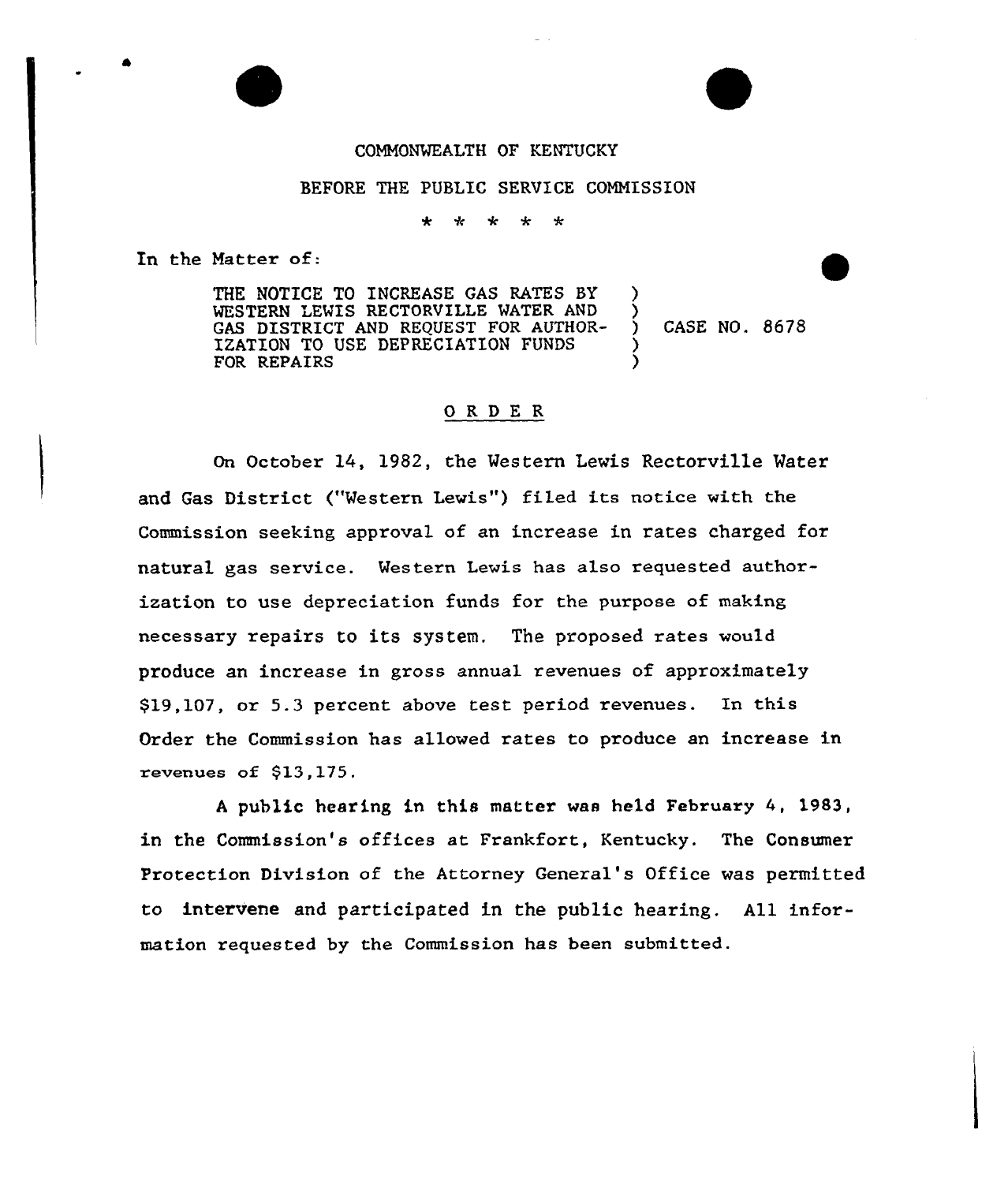

### TEST PERIOD

Western Lewis proposed and the Commission has accepted the 12-month period ending Nay 31, 1982, as the test period in this case.

#### REVENUES AND EXPENSES

Western Lewis proposed several pro forma adjustments to its actual test period operating revenues and expenses. The Commission finds these adjustments reasonable and has accepted them for rate-making purposes with the following exceptions:

## Purchased Gas Expense

Western Lewis erroneously calculated the purchased gas expense allowable by the Commission for rate-making purposes. The Commission has recalculated this expense and has increased Western Lewis' expense by \$792.

# Other Interest Expense

During the test period, the gas division of Western Lewis incurred late payment penalties of \$2,738 from its supplier, Columbia Gas Transmission, Inc. Western Lewis reported these late payment penalties as other interest expense. Noreover, the gas division of Western Lewis proposed an adjustment to its other interest expense of \$3,375 to reflect interest on anticipated short-term borrowing from the water division. The Commission is of the opinion that the rates allowed in this Order will provide

 $-2-$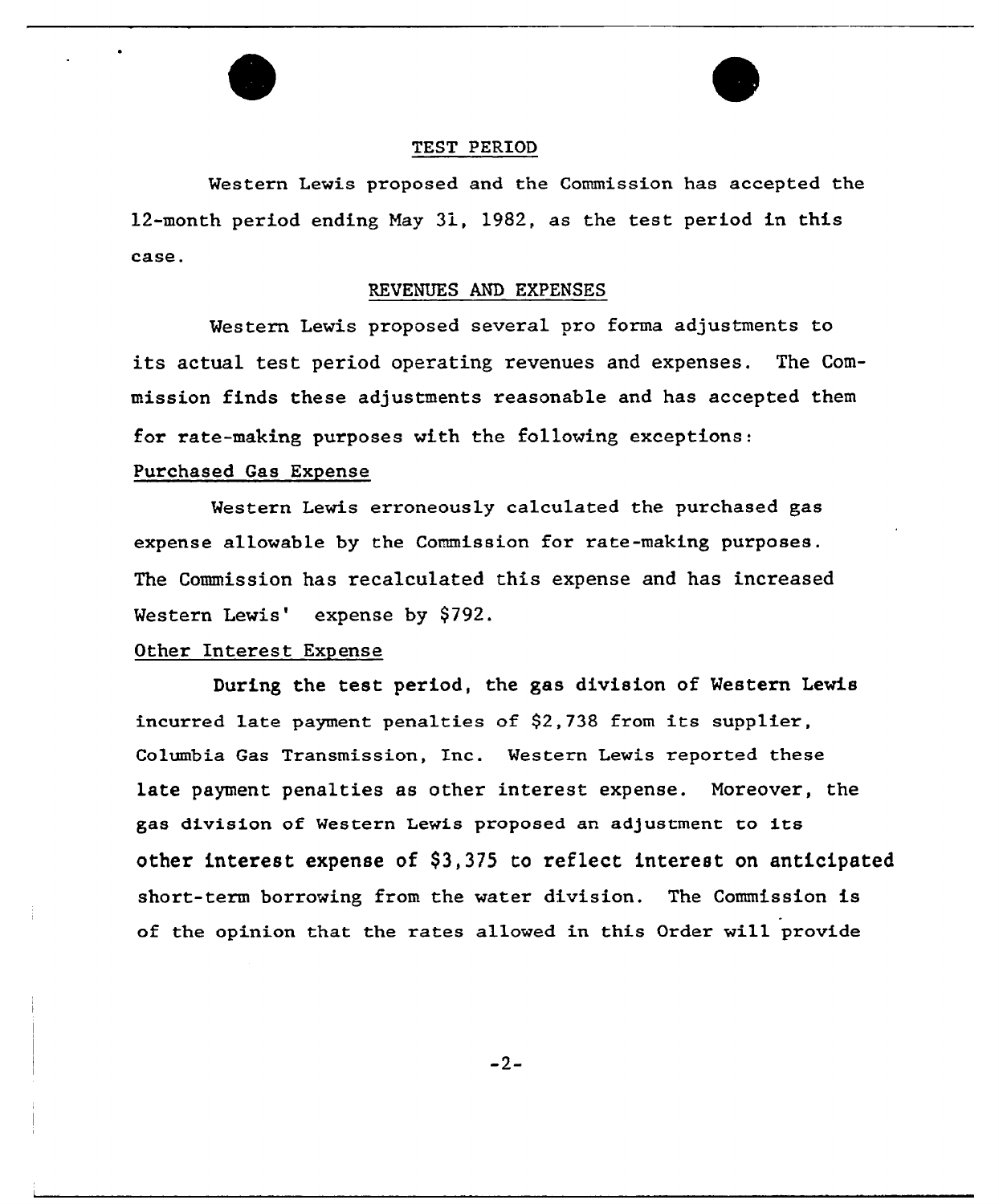sufficient revenues for the gas division to meet its out-ofpocket expenses and debt service requirements on a timely basis. Therefore, The Commission has denied these adjustments and reduced Western Lewis' adjusted test period other interest expense by  $$6,113$ .

Thus, Western Lewis'adjusted operations at the end of the test period are as fo11ows:

|                                                                                                                                 | Western Lewis                                | Commission      | Commission                         |
|---------------------------------------------------------------------------------------------------------------------------------|----------------------------------------------|-----------------|------------------------------------|
|                                                                                                                                 | Adjusted                                     | Adjustments     | Adjusted                           |
| Operating Revenues<br>Operating Expenses<br>Operating Income<br>Interest Income<br>Interest Expense<br><b>Net Income (Loss)</b> | \$361,092<br>360,157<br>935<br>423<br>13.224 | 792<br>(6, 113) | \$361,092<br>360,949<br>143<br>423 |

### REVENUE REQUIREMENTS

The Commission has used the debt service coverage method to determine appropriate revenue requirements For Western Lewis. Western Lewis' average debt service for each of the next 5 years is approximately \$11,451.  $(1)$  Western Lewis' debt service coverage on adjusted operating income of \$143 plus actual interest income of \$423 is .05K. The Commission is of the opinion that this

 $\mathbf{u}$ 

Western Lewis' Response to Information Requested, Filed November 30, 1982.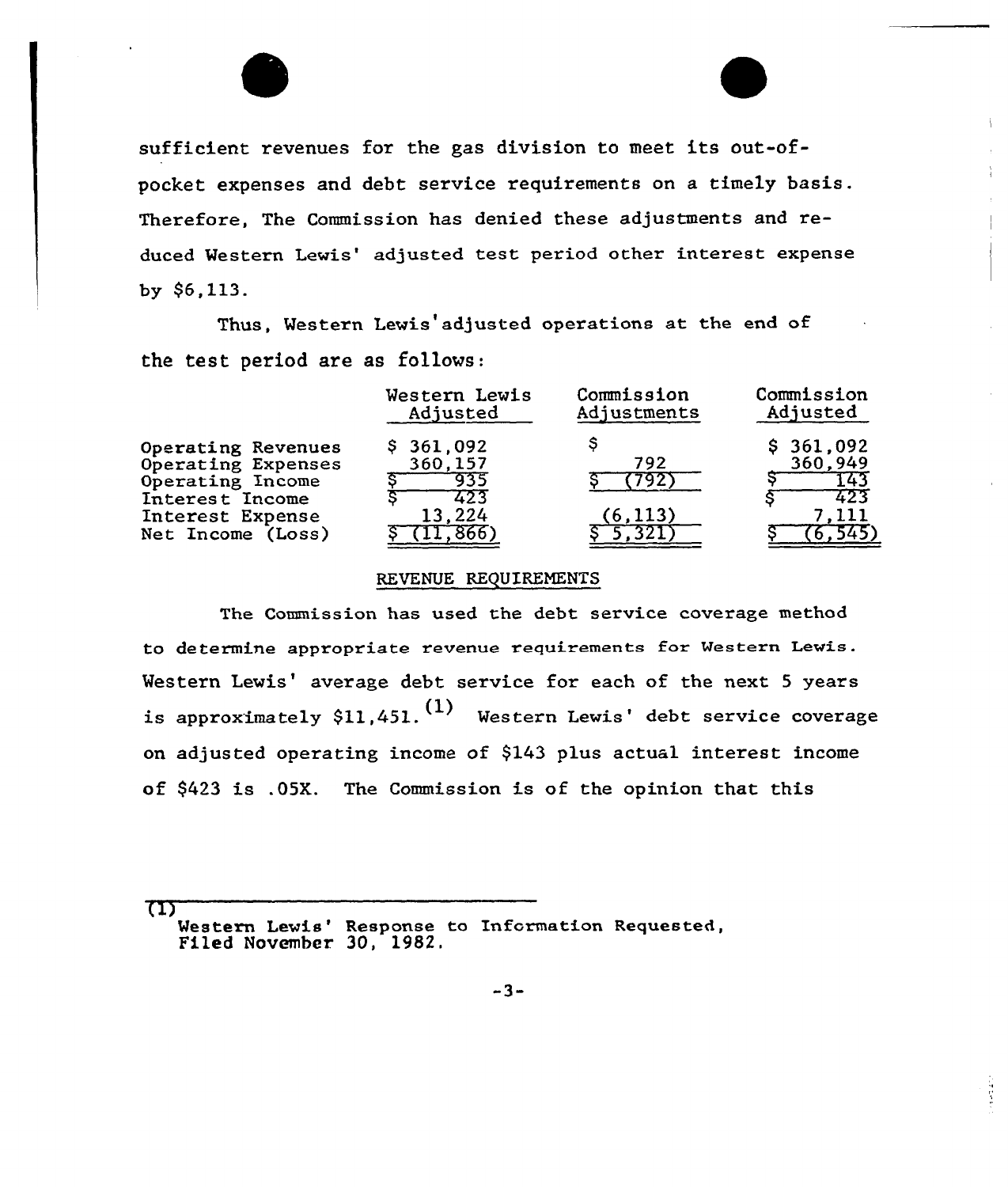coverage is unfair, unjust and unreasonable. Furthermore, the Commission is of the opinion that a debt service coverage of 1.2X is the fair, just and reasonable coverage necessary for Western Lewis to pay its operating expenses and to meet the requirements of its lenders. Accordingly, the Commission has determined that additional revenues of  $$13,175^{(2)}$  are necessary to provide the l.2X debt service coverage which will insure the financial stability of Western Lewis.

### RATE DESIGN

Western Lewis proposed no changes in its existing rate design and proposed to allocate the increase in revenue equally to each rate of the rate block steps. The Commission is of the opinion that the proposed rate design is reasonable and should be accepted.

## SUMMARY

The Commission, after consideration of the evidence of record and being advised, is of the opinion and finds that:

| (2) | 1.2X Debt Service Coverage<br>(Principal \$4,340 + Interest \$6,828 + Amortization<br>of Debt Discount \$283 X 1.2) | \$13,741            |
|-----|---------------------------------------------------------------------------------------------------------------------|---------------------|
|     | Add: Adjusted Operating Expenses<br>Subtotal                                                                        | 360,949<br>5374,690 |
|     | Less: Adjusted Operating Revenue<br>Interest Income<br>Increase Granted                                             | 361.092<br>423      |
|     |                                                                                                                     |                     |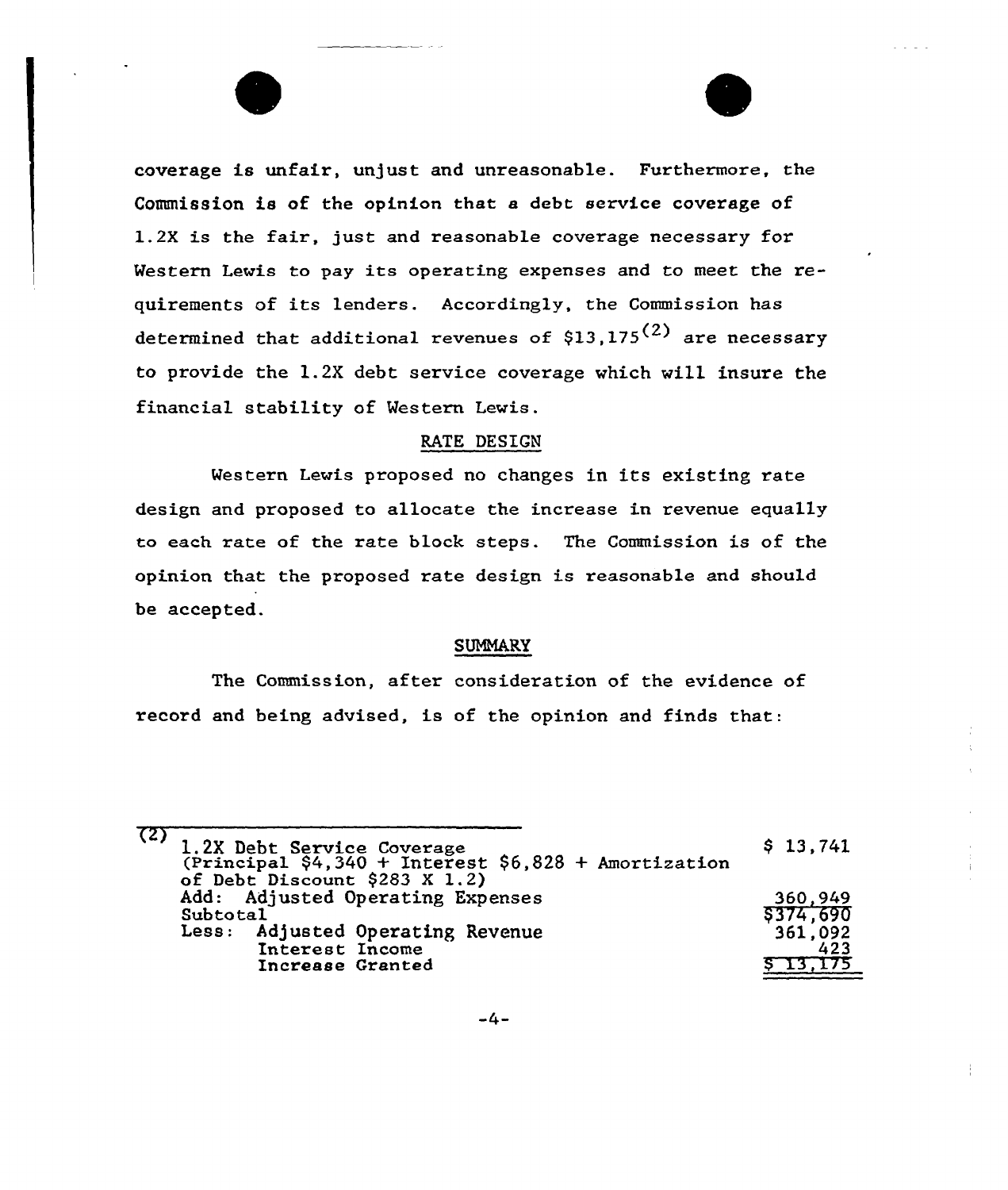

2. The rates proposed by Western Lewis will produce revenues in excess of the revenues found reasonable herein and should be denied upon application of KRS 278.030.

3. Western Lewis' proposal to use internally generated funds of \$11,881 for the purpose of performing needed construction is in the public interest and should be approved. Furthermore, Western Lewis should be required to submit a report to the Commission at the close of this construction project setting out the following information:

> Accounts affected by the withdrawal of funds; Anounts withdrawn from each account; and

Proposed plan for refunding these accounts.

IT IS THEREFORE ORDERED that Western Lewis be and it hereby is authorized to place into effect the rates and charges in Appendix <sup>A</sup> for gas service rendered on and aftex the date of this Order.

IT IS FURTHER ORDERED that the proposed rates be and they hereby are denied.

 $-5-$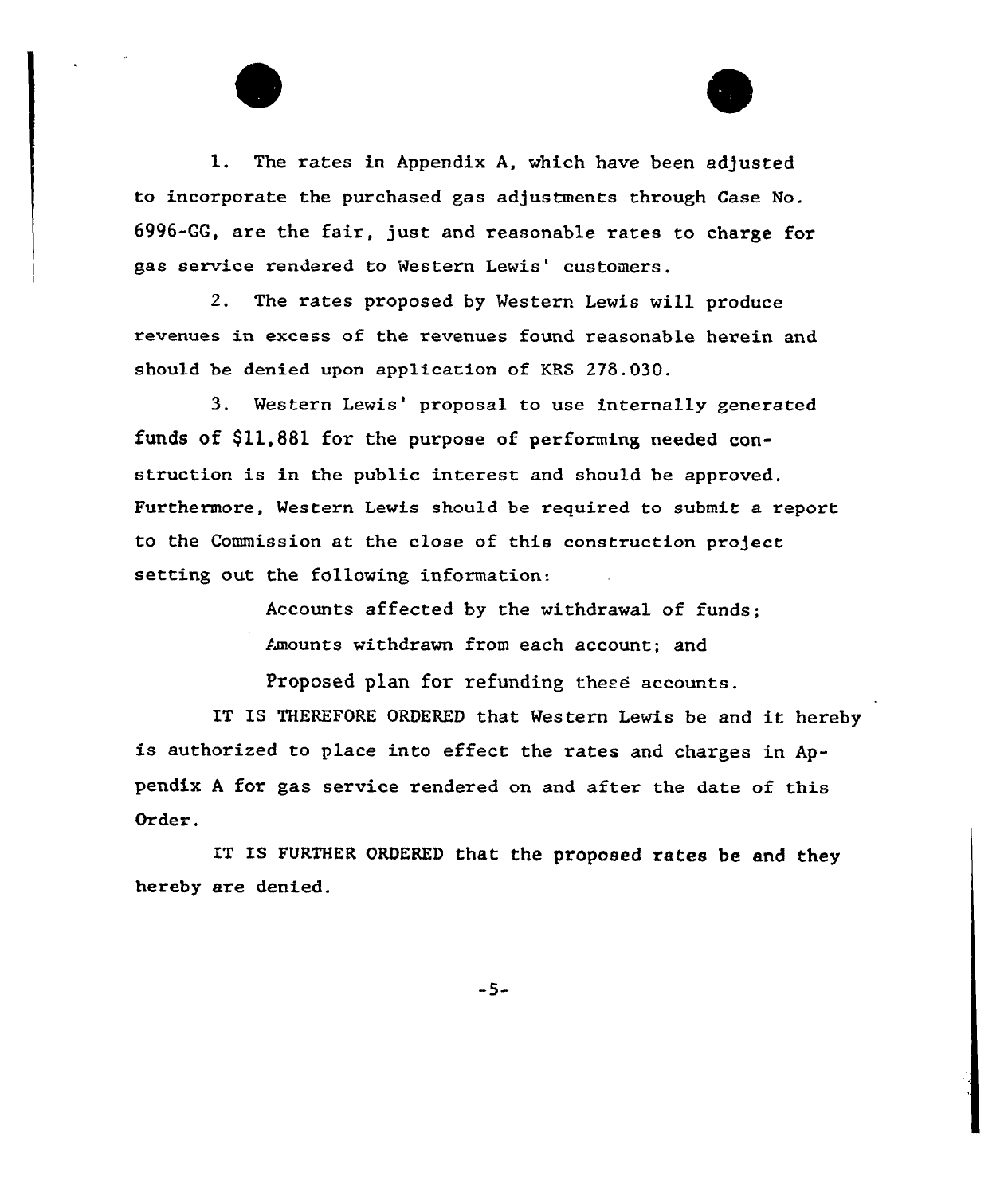IT IS FURTHER ORDERED that Western Lewis is granted authority to use internally generated funds of \$11,881 for the purpose of performing needed construction. Furthermore, western Lewis shall abide by the reporting requirements set out in finding number 3.

IT IS FURTHER ORDERED that for the purpose of the future application of the purchased gas adjustment clause of Western Lewis, the base rate for purchased gas shall be:

Commodity

Columbia Gas Transmission Corporation

Schedule GSG

Columbia LNG Corporation

\*Includes transportation charge of  $$.4701$ 

IT IS FURTHER ORDERED that within 20 days of the date of this Order, Western Lewis shall file its tariffs setting out the rates approved in Appendix A.

> Done at Frankfort, Kentucky, this 1st day of March, 1983. PUBLIC SERVICE COMMISSION

 $\frac{\frac{1}{100}}{100}$ Chairma

ATTEST:  $\overline{vide Chalrman}$ 

Commissioner g

Secretary

\$4.8905 per Dth

\$6.0801\*